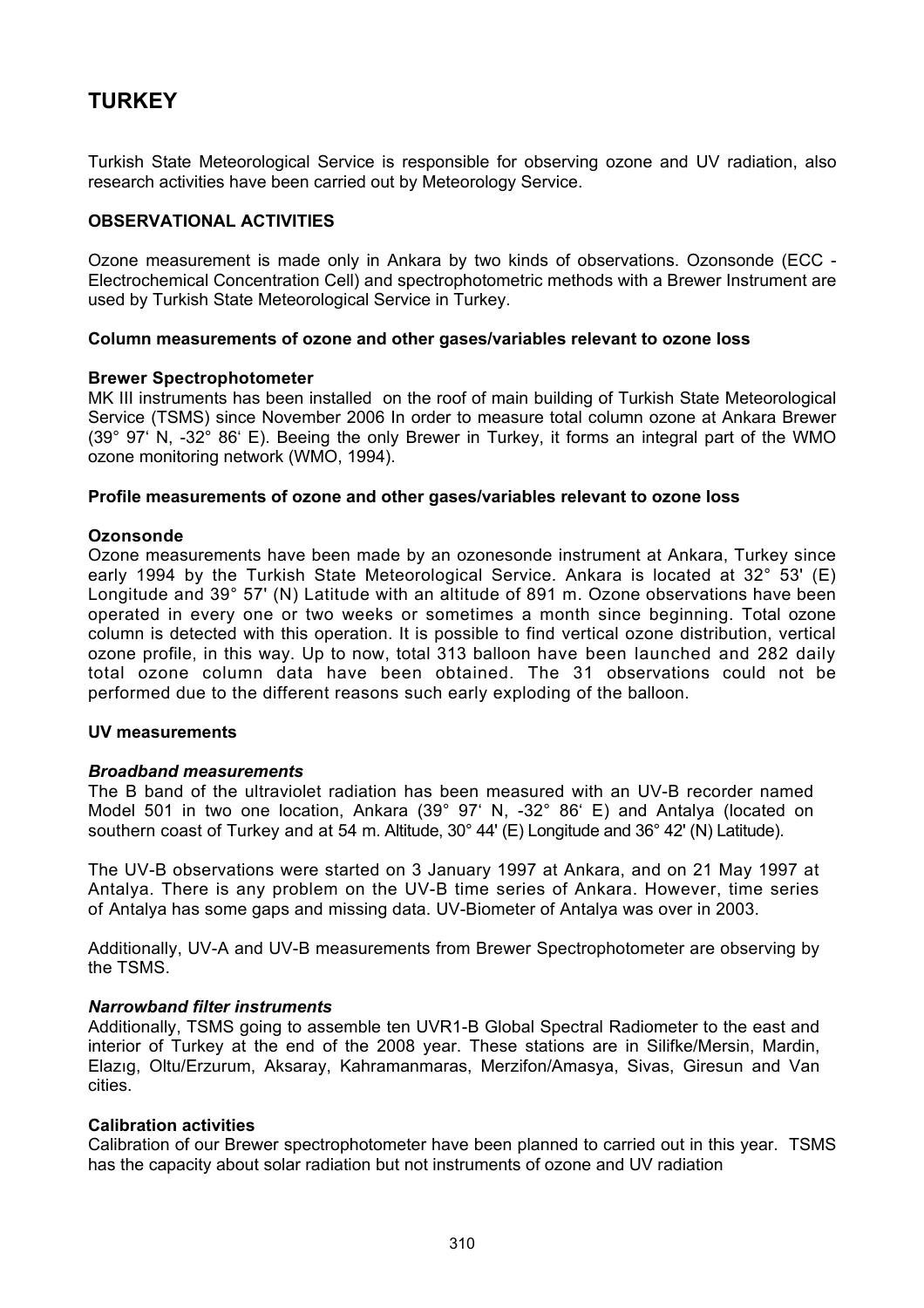# **RESULTS FROM OBSERVATIONS AND ANALYSIS**



**Graphic 1 : Seasonal Ozone Change in Ankara** 

*The seasonal variability of ozone in Ankara, Turkey is characterized by a maximum in spring and a minimum in Autumn. The mean of the spring ozone is 349 DU, the mean of the autumn ozone is 290 DU between 1994 -2007 period.* 



*In 1994-2007 period of ozonsonde measurements, the maximum mean of the period is in 1998 year as 336 DU and minimum mean of the period is in 1997 year as 291 DU.*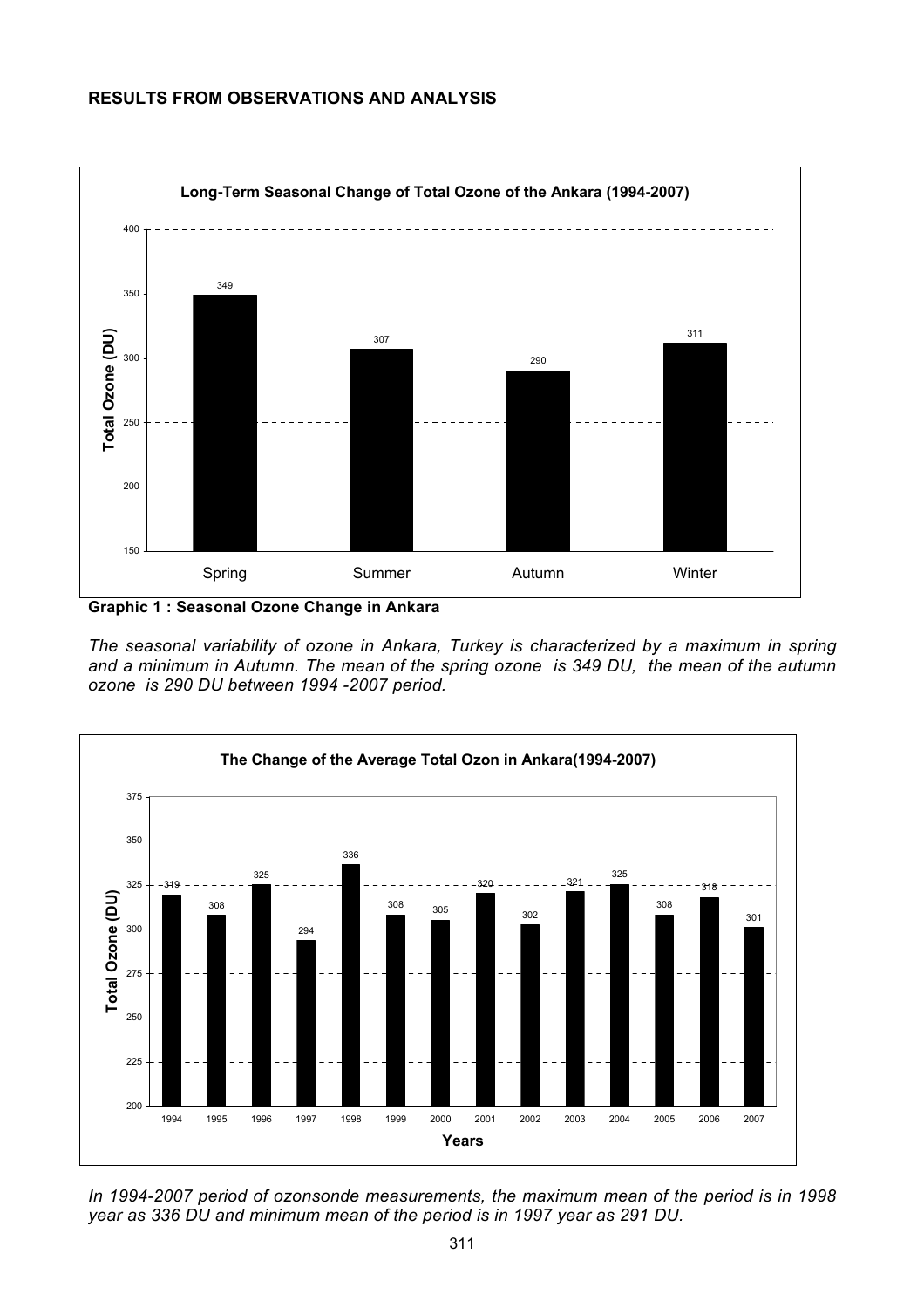

*Maximum brewer ozone data of Ankara is 458 DU in 86th Julian day and minimum of ozone data is 254 DU in 23rd Julian Day.* 

# **THEORY, MODELLING, AND OTHER RESEARCH**

Turkish State Meteorological Service has been performing on an official project from TUBITAK (Turkish Scientific and Technical Research Council) tilted "Observation of the tropospheric and stratospheric ozone/UV-B changings over Turkey and analyses of the results".

A few academic personals from ITU (Istanbul Technical University) also includes in this Ozone Project under contract no: 105G032 .

Multi-Linear regression model was improved for Ankara by the staffs of this official (tubıtak) project. This study is the experimental model for Ankara. Multi correlation coefficients of the models differs between 0.775-0.876. It is greater than 0.80 in all months except from January. The standard error of the forecast is calculated between 7.28-23.26 DU. Standard error is smaller than 10 DU in July, August and September. Especially, the results in summer and spring seasons are more successful than winter season result.

Within this year has been started experimental UV-Index forecasting in Ankara by using Canadian Empirical Model. Confidence level of the model is under % 5, multiple-regression coefficient of the model is 0.98 and standard error of the model is 1.57 mW/m2.

# **DISSEMINATION OF RESULTS**

## **Data reporting**

The measured ozone data is sent to the `World Ozone and Ultraviolet Radiation Data Centre' (WOUDC) in order to be archived and published. The station number of Ankara is 348 in WOUDC. Clients could find both of the Ozonsonde and Brewer spectrophotometer data for Ankara in WOUDC.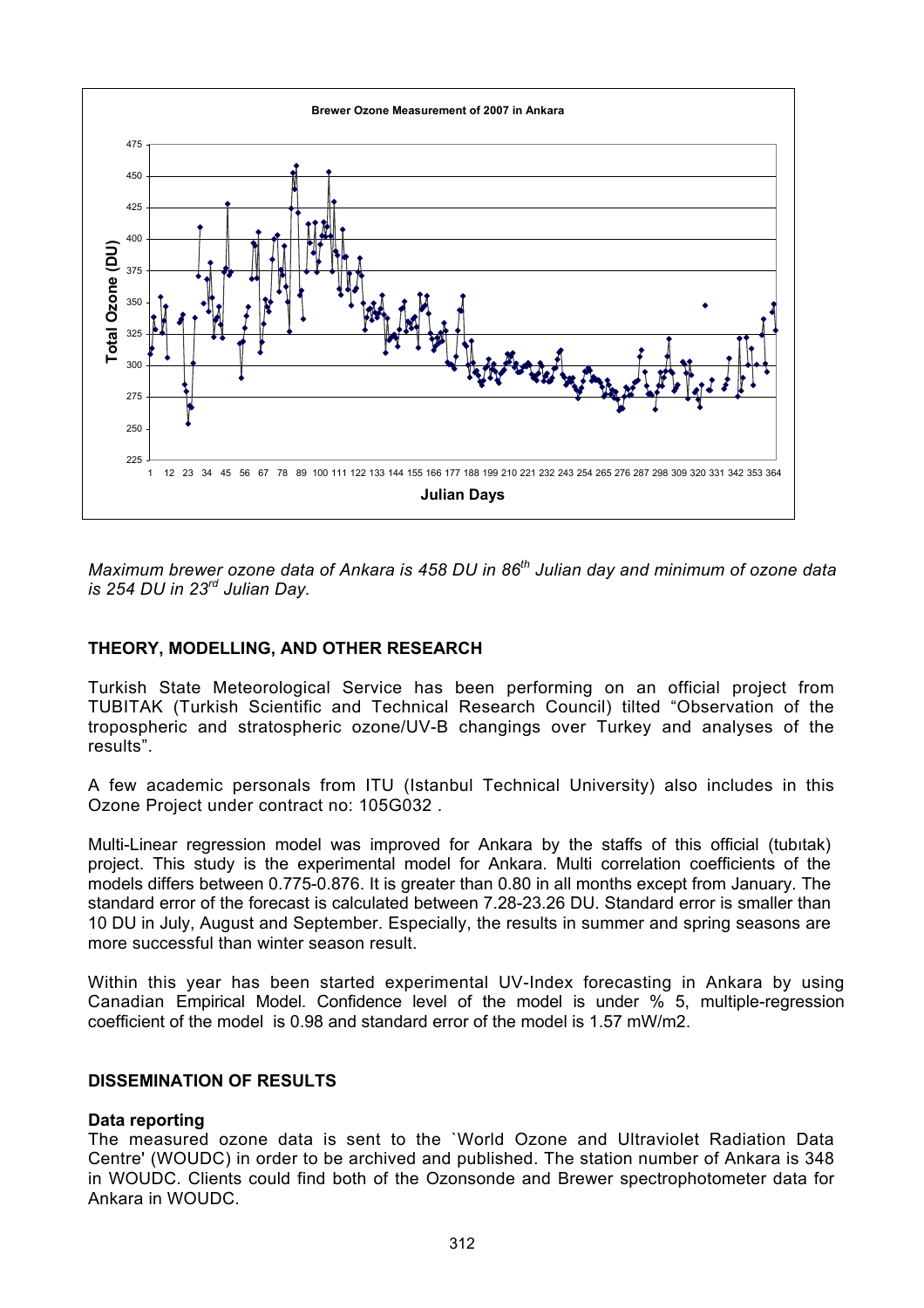# **Information to the public**

There is a ozone and UV radiation web pages under the official meteorology web site. Its address is *http://www.meteoroloji.gov.tr/2006/arastirma/arastirma-ozon-ozon.aspx*

This web page includes daily maximum UV Index table for all cities of Turkey (collaborated with DWD).



**Daily Uv Index Forecasts for all cities in Turkey** 

## **Relevant scientific papers**

- *C.Kahya, B.Aksoy, D.Demirhan, S.Topçu, S.İncecik, Y.Acar, M.Ekici and M.Özünlü 'Ozone Variability over Ankara, Turkey' European Geophysical Union'ın 15-20 April 2007*
- *Deniz D. Barı, Sema Topçu, Bülent Aksoy, Ceyhan Kahya, Selahattin İncecik, Yılmaz Acar, Mustafa Özünlü and Mithat Ekici "A Study of Daily Total Column Ozone Forecasting Based on TOMS Data and Meteorology" 'International Union of Geodesy and Geophysics' 02–13 July 2007*
- *B. Aksoy, S. İncecik, S.Topçu, D.D. Bari, C. Kahya, Y.Acar, M.Ozunlu ve M. Ekici 'Total Ozone Over Ankara and Its Forecastıng Using Regression Models'*
- *Aksoy, B. ve Acar, Y. 2001. Ozon (O3). Technical Report, Turkish State Meteorological Service, Ankara, Türkiye.*
- *Aksoy, B. ve Ekici, M. 2001. Ultraviole Radiation, Technical Report, Turkish State Meteorological Service,, Ankara, Türkiye.*

# **PROJECTS AND COLLABORATION**

Turkish State Meteorological Service has been performing on an official project from TUBITAK tilted "Observation of the tropospheric and stratospheric ozone/UV-B changings over Turkey and analyses of the results". A few academic personals from ITU (Istanbul Technical University) also includes in this Ozone Project under contract no: 105G032.

In 2007, we have collaborated with the DWD about daily UV Index over Turkey. And now these informations are published to the public from our official web site. Additionally, we use the ozone data for Turkey from Eumetsat satellite and Ecmwf ozone forecast data. These data are used by TSMS Research Department for testing purpose in present. We are planning to apply to all region of Turkey in this year.

# **FUTURE PLANS**

Planned studies for the period of 2008 - 2011 are as follows:

- To have more strong ozone and UV network in Turkey with three Spectrometers and UV network.
- To detect tropospheric ozone profile.
- To detect stratospheric ozone profile.